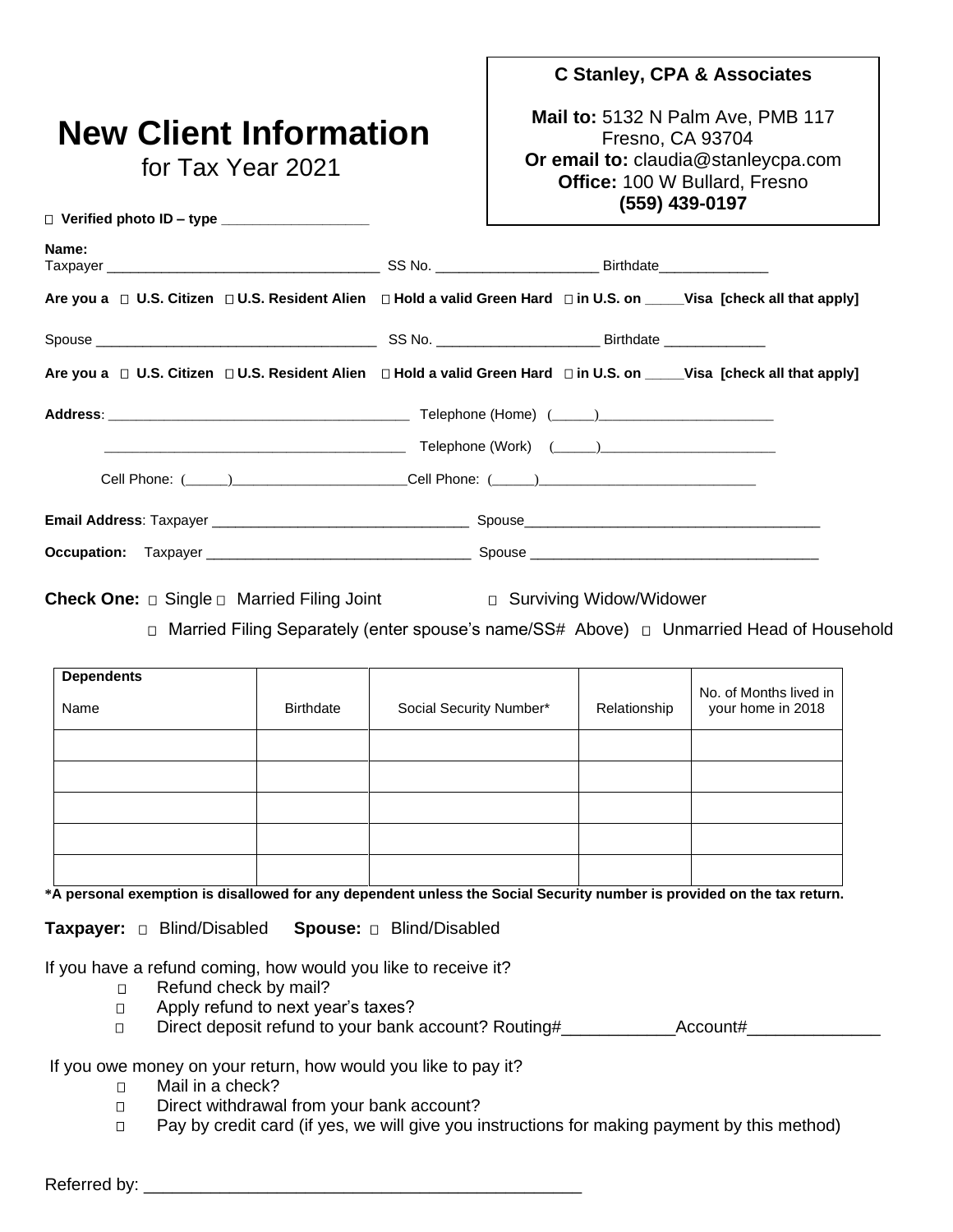### **Questionnaire – help us identify any issue that may need special attention**

**Amount of 3rd stimulus payment (issued after 3/12/21) \$ \_\_\_\_\_\_\_\_\_\_\_\_\_\_\_\_\_\_\_\_**

**Amount of CA stimulus payment \$ \_\_\_\_\_\_\_\_\_\_\_\_\_\_\_\_\_\_\_**

| In 2021 did you (or your spouse):                                                                                | <b>YES</b> | NO |
|------------------------------------------------------------------------------------------------------------------|------------|----|
| Install solar? (Attach purchase documents)                                                                       |            |    |
| Did you buy/lease a car? [Attach purchase doc's]                                                                 |            |    |
| Donate a vehicle or boat to charity? [Form 1098-C required to claim this deduction]                              |            |    |
| At any time during 2021, did you receive, sell, send, exchange, or otherwise dispose of in any virtual currency? |            |    |
| Have any loan or credit card debts modified, reduced, or forgiven? [Form 1099-C]                                 |            |    |
| Any of your dependents have investment income greater than \$1,100?                                              |            |    |
| Incur any adoption expense?                                                                                      |            |    |
| Withdraw any IRA or retirement funds or rollover any funds to an IRA or other plan?[Form 1099-R]                 |            |    |
| Receive tip income not reported to your employer?                                                                |            |    |
| Buy, sell, refinance, foreclose or abandon any real property? [Attach escrow Closing Disclosure]                 |            |    |
| Incur any casualty or theft losses?                                                                              |            |    |
| Does anyone owe you money that's become uncollectible?                                                           |            |    |
| Pay any individual (not operating as a business) to perform work for you at your home?                           |            |    |
| Incur daycare costs? [Attach name, address, Soc. Sec. No., phone, & amount paid to each provider]                |            |    |
| Buy or sell any stocks, bonds, or other investments? [Attach forms and details of sales]                         |            |    |
| Move for business or work? [Moves over 50 miles only]                                                            |            |    |
| Pay any alimony? Alimony paid_<br>Date of original decree                                                        |            |    |
| Enter recipient's SSN<br>Recipient name                                                                          |            |    |
| Receive any alimony?<br>Date of original decree                                                                  |            |    |
| Have an HSA (health savings account)? [Not an FSA/125 plan]                                                      |            |    |
| If you paid tuition, how many years did the student complete at the end of 2021? [Form 1098-T]                   |            |    |
| If you paid college tuition, was the student ever convicted of a Felony?                                         |            |    |
| Make any traditional or Roth IRA contributions? [Not your 401k, 403b, or 457 plan at work]                       |            |    |
| Did you finance any home improvements through your property tax? (ex: HERO or PACE programs)                     |            |    |
| Begin any new business entities - LLC, Partnership, Corporation, or non-profit organization?                     |            |    |
| Do any online gambling?                                                                                          |            |    |
| Did every member of your family have health insurance all year? Please provide all 1095 & 3895 forms.            |            |    |
| Have any <b>FOREIGN:</b>                                                                                         |            |    |
| Foreign Bank accounts, Retirement plans, or Business ownership interest?                                         |            |    |
| Beneficiary (directly or indirectly) of a foreign trust?                                                         |            |    |
| Receive any foreign gifts or inheritance?                                                                        |            |    |
|                                                                                                                  |            |    |

**Initial: \_\_\_\_\_\_\_\_\_\_\_\_\_\_\_\_\_ Date: \_\_\_\_\_\_\_\_\_\_\_\_\_\_\_\_\_\_**